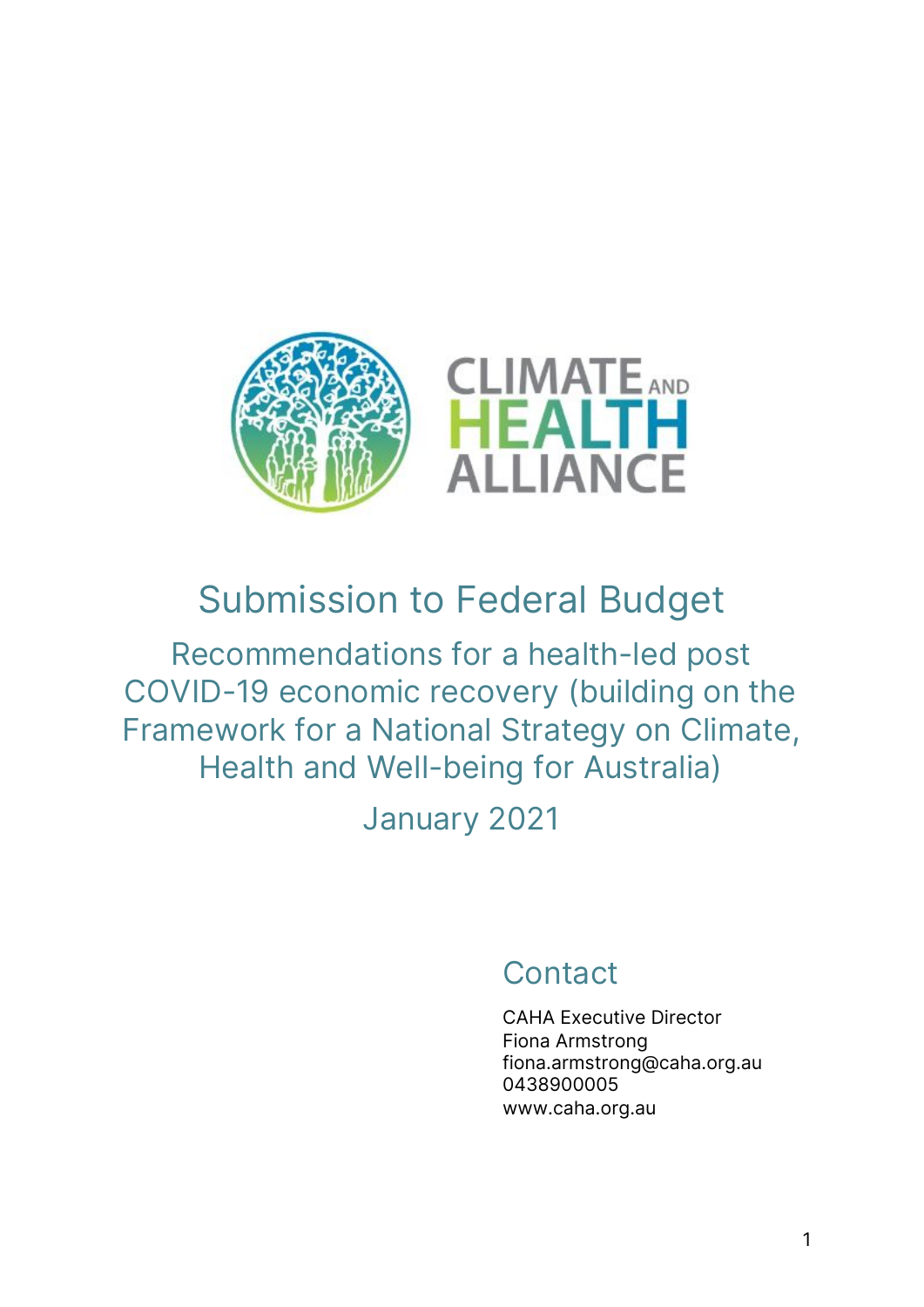## About the Climate and Health Alliance

The Climate and Health Alliance (CAHA) is a national charity and the peak body on climate change and health in Australia. CAHA and its members work together to raise awareness about the health risks of climate change and the health benefits of emissions reductions and adaptation.

The membership of CAHA includes a broad cross-section of health sector stakeholders with 50 member organisations, representing healthcare professionals from a range of disciplines, as well as healthcare service providers, institutions, academics, researchers, and consumers. Information about CAHA's membership and governance in Appendix 2.

CAHA is a member of the Global Climate and Health Alliance, a member of the World Health Organization Working Group to Advance Action on Health and Climate Change, and a strategic partner of the international NGO, Health Care Without Harm.

The Climate and Health Alliance has produced a significant number of reports and publications to assist policymakers and health stakeholders and the wider community understand the links between climate change and health, and to support evidence-based decisions regarding policy and solutions.

These include the Human Health and Wellbeing Adaptation Plan for Queensland; the Framework for a National Strategy on Climate, Health and Well-being for Australia; a Review of Health and Climate Change Literature for the City of Melbourne; a joint report on divestment from fossil fuels, Healthy **Investments**, with Doctors for the Environment, Australia; the seminal report Coal and Health in the Hunter: Lessons from One Valley for the World; a multi-stakeholder Joint Position Statement and Background Paper on Health and Energy Choices; a joint report 'Our Uncashed Dividend' (with The Climate Institute) on the health benefits of reducing greenhouse gas emissions; a Discussion Paper on the Health Implications of Energy Policy and a subsequent **Background Briefing Paper on the same topic.** 

CAHA has produced a film on the risks to health and climate from coal and gas, The Human Cost of Power; and has conducted many innovative and groundbreaking public events, including (since 2021) a annual series of Greening the Healthcare Sector Forums, including several Healthcare Environmental Sustainability Forums with Western Health and Institute for Hospital Engineers Australia; the Our Climate Our Health Seminar, featuring an innovative thought experiment: Imagining 2030 as a healthy low carbon world; a Public Seminar on Protecting Health from Climate Change (with University of NSW); and a national Forum on Climate and Health: Research, Policy and Advocacy.

For further information see www.caha.org.au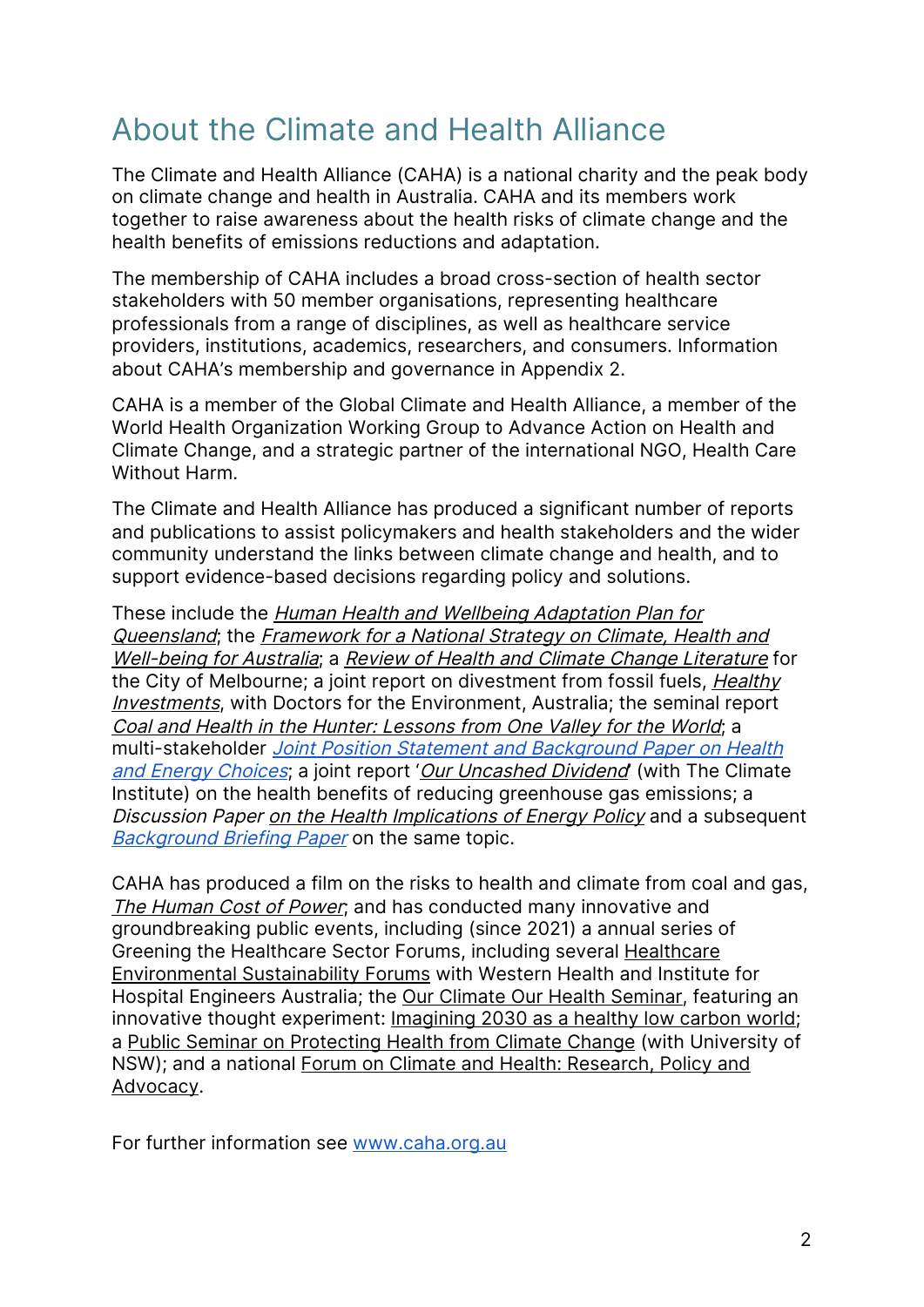### Introduction

The Australian government has a unique opportunity with the 2021 budget. The disruption and impact of the pandemic has demonstrated the importance of safeguarding people's health and livelihoods, and tackling systemic inequities which create vulnerability to health and economic shocks. By investing in public health measures, supporting health sector preparedness, and strengthening social and financial safeguards, Australia can significantly reduce the overall financial burden of COVID 19, and position itself for a strong and resilient society and economy for decades to come.

As we look to strengthen our economy, we must heed the lessons of 2020 and invest with foresight to tackle worsening population health outcomes and avoid ballooning healthcare costs in the near future. The Australian government has the option of choosing investments in health that can deliver long-term cost-savings. These include measures that simultaneously tackle climate change, improve air quality, and boost public health and wellbeing. Absent these measures, the adverse impacts from climate change on health alone will far outstrip financial, social and environmental costs of the pandemic.

By resourcing and enacting measures that reduce the impacts of climate change on health, the government can realise significant long-term savings as well as stimulate economic growth and employment. Prominent members of the investment and business community<sup>1</sup> and state and territory governments have recognised the importance of transitioning to zero emissions thereby setting out a clear goal and providing certainty for the business.

Failure by the federal government to support this consensus through its own commitment will incur substantial financial costs, harm Australia's international reputation, and limit our ability to ride the wave of international green growth that is delivering important economic stimulus elsewhere

Our recommendations lay out actions and investments that will position the federal government towards a sustainable and resilient economy and enable it to realise the cost-savings that arise from enacting climate and health measures and transitioning to a zero-carbon health sector and economy.

## **Contents**

Our submission is in four parts:

<sup>&</sup>lt;sup>1</sup>Morton, Adam. "Investors lead push for Australian Businesses to cut emissions more than government forecasts". *The Guardian,* 14 Oct 2020.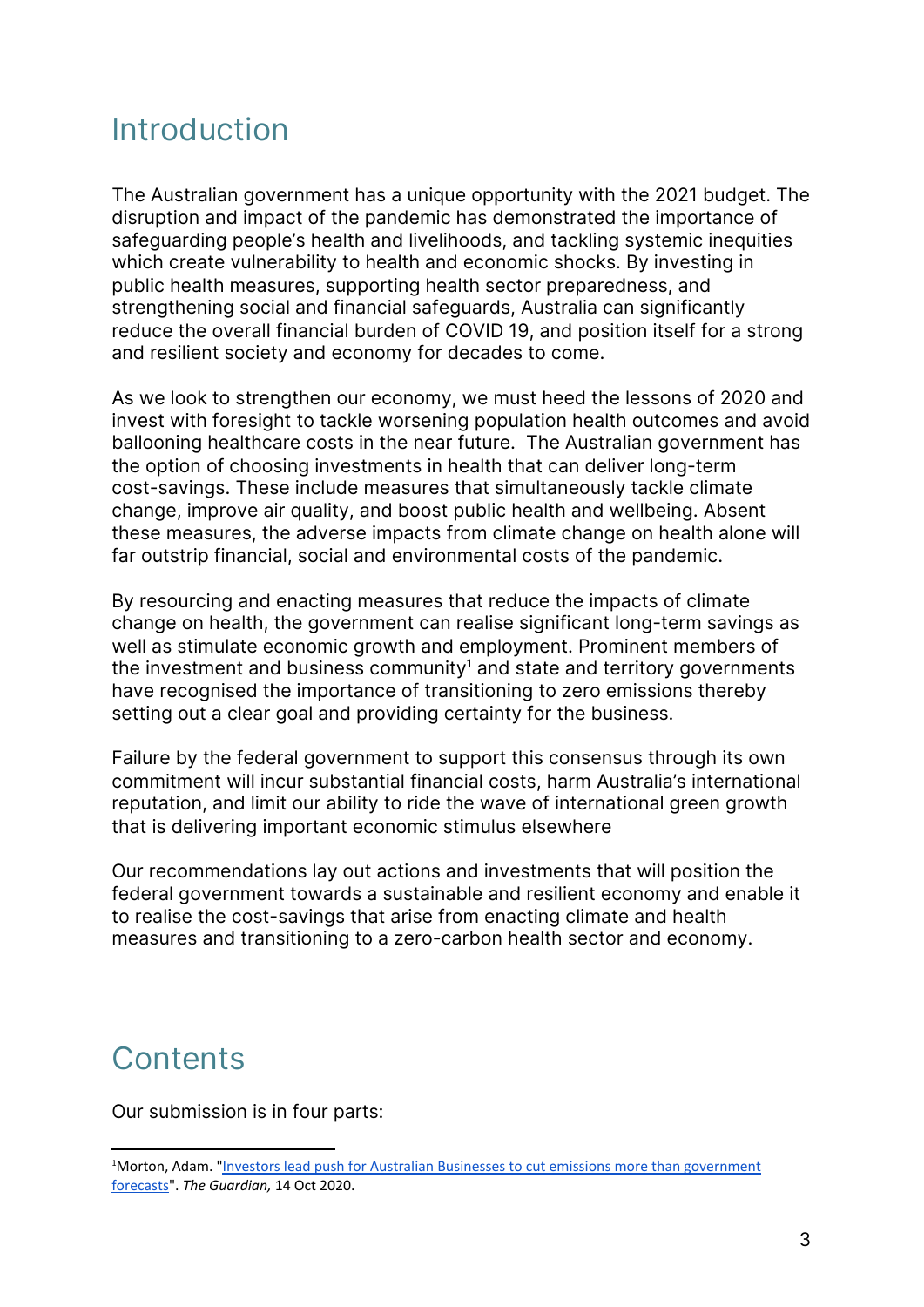**Part 1** outlines four key initiatives with associated costs to drive health gains through stakeholder engagement, policy governance, and health-sector leadership on climate.

**Part 2** outlines measures for action on climate and health that will lead to cost-savings.

**Part 3** demonstrates how costs of inaction can be turned into cost-savings through climate and health measures guided by a National Strategy on Climate, Health and Well-being.

**Appendix 1** provides additional recommendations under eight strategic areas of policy action for further investment in implementing the proposed National Climate and Health Strategy.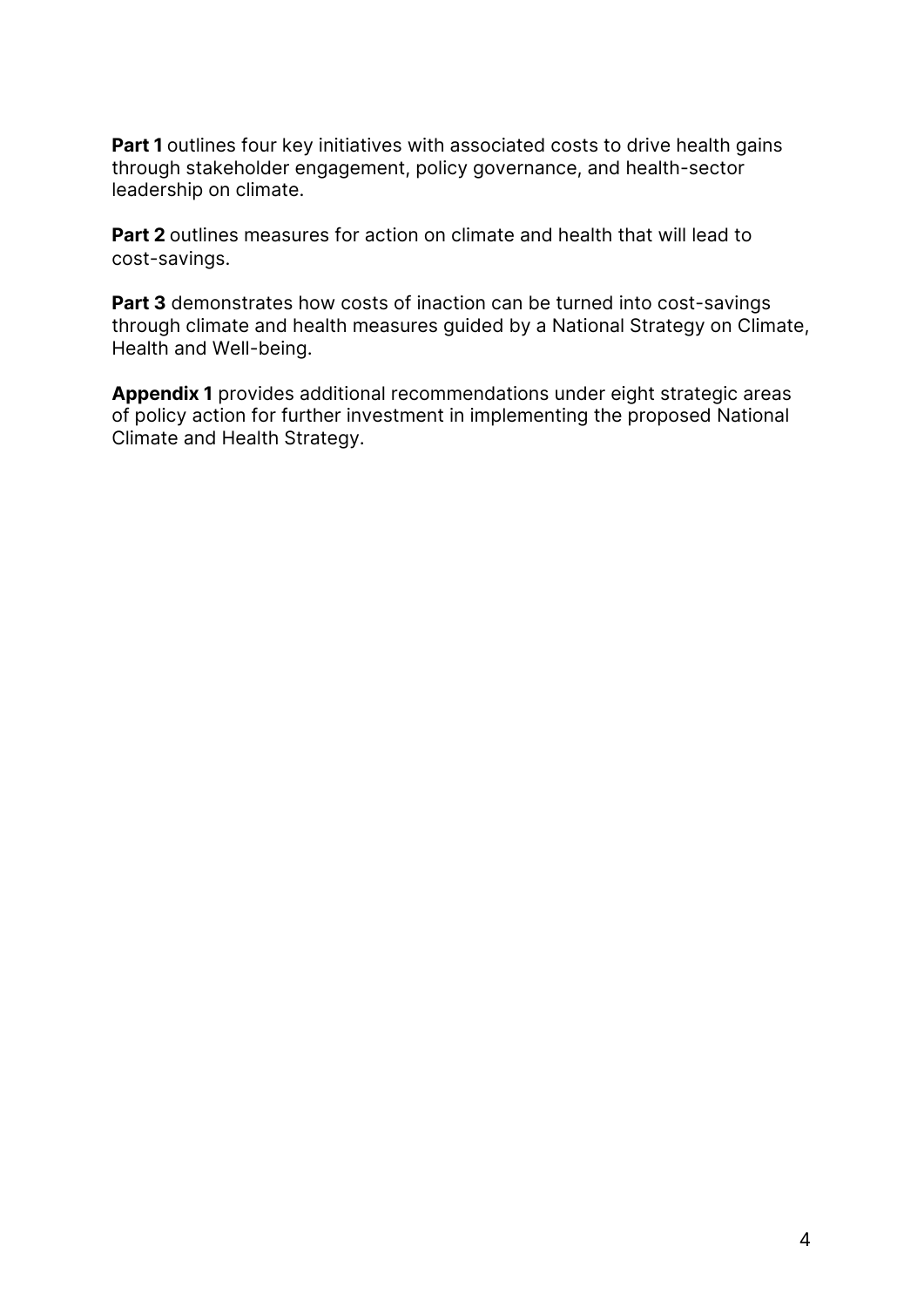## Part 1: Key initiatives to drive health gains through stakeholder engagement, policy governance, and health-sector leadership on climate

### **1. Conduct a National Health and Climate Consultation**

In order to better inform the Commonwealth's approach to climate change and health, a national stakeholder consultation should precede the development of a detailed plan for the implementation of a National Strategy on Climate, Health and Well-being for Australia.

The cost of the consultation (over four months) and development of the National Strategy and accompanying implementation plan (another four months) for three FTE staff and a travel/operational budget is estimated at \$500,000.

### **2. Establish an AHPPC Subcommittee on Climate and Health**

Given the significant impact of climate change and health, it is paramount that Australia's health governance structures incorporate a nationally coordinated approach to tackle climate and health issues. CAHA recommends that a new subcommittee on Climate and Health be established under the Australian Health Protection Principal Committee (AHPPC).

The costs required for the establishment and coordination of this committee are estimated (for one FTE annually, plus an operational budget) as \$150,000 p.a.

### **3. Establish a Sustainable Development Unit in Commonwealth Department of Health**

CAHA recommends that the federal government creates a Sustainable Development Unit (SDU) inside the Commonwealth Department of Health to support health providers in low carbon transition and climate-health measures.

The cost of the establishment of a national SDU (for staffing of three FTE and operational budget) is estimated at \$ 500,000 p.a.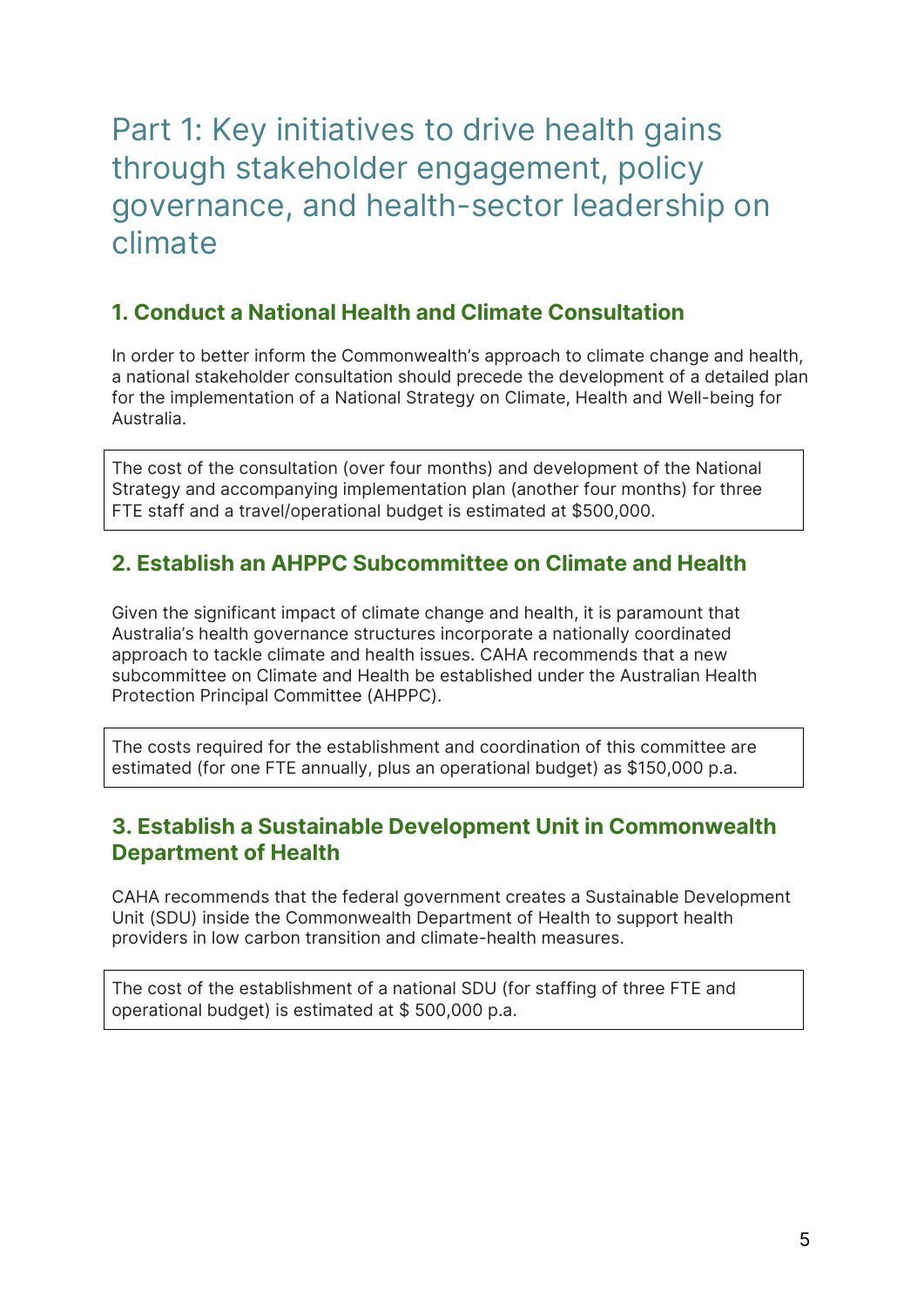### **4. Develop a roadmap for the health sector to net zero emissions**

The SDU would be tasked with the development of a roadmap for the health sector to net zero emissions by 2040. This would include a detailed evaluation of national healthcare emissions, and the development of an annual carbon budget for the health sector as a mechanism to ensure measurable progress towards achieving net zero emissions by 2040. This approach can be modelled on the UK carbon budgets, established under the Climate Change Act, and monitored by the Climate Change Committee, which provides detailed analysis and information to support net zero transitions in different sectors, and reports to Parliament on progress towards each sector's carbon budgets.<sup>2</sup> It is proposed that the SDU performs this function in developing the roadmap and carbon budgets and reporting annually on health sector emissions.

The estimated cost for the development of the roadmap is an initial one-off cost of \$300,000; with biennial reviews and adjustments costing \$100,000.

### PART 2: Strategies for cost savings and health co-benefits through emissions reductions in the health sector

The health sector in Australia is responsible for seven per cent of our national emissions. Globally, the healthcare sector produces four per cent of global emissions. International evidence has demonstrated that sustainability measures in the area of energy, waste and water in the health sector result in substantive savings. In the UK, the Climate Change Act and establishment of a national Sustainable Development Unit has supported the National Health Services (NHS) over ten years to enact sustainability measures. By 2017, these measures resulted in annual savings of £90 million (~AUD\$160 million). The NHS has also demonstrated it is possible to decouple emissions and admissions: cutting its greenhouse gas emissions by 18.5 per cent between 2007 - 2017, during which period healthcare activity rose by 27 per cent.<sup>3</sup>

Hospitals and services in the international Health Care Climate Challenge, have so far cut emissions by 16 Mt, saved around US\$1.7 billion in the public health costs of air pollution, and saved US\$381 million with energy efficiency and clean energy.

Case studies in the Global Green and Healthy Hospitals network (GGHH, the regional network of which is managed by CAHA) routinely demonstrate clear savings from better waste, energy, water, food, travel, building, and

<sup>2</sup> https://www.theccc.org.uk/topic/carbon-budgets/

<sup>&</sup>lt;sup>3</sup> Sustainable Develo[ment Unit. Reducing the use of natural resources in health and social care. Cambridge (UK); Public Health England and NHS England, 2018.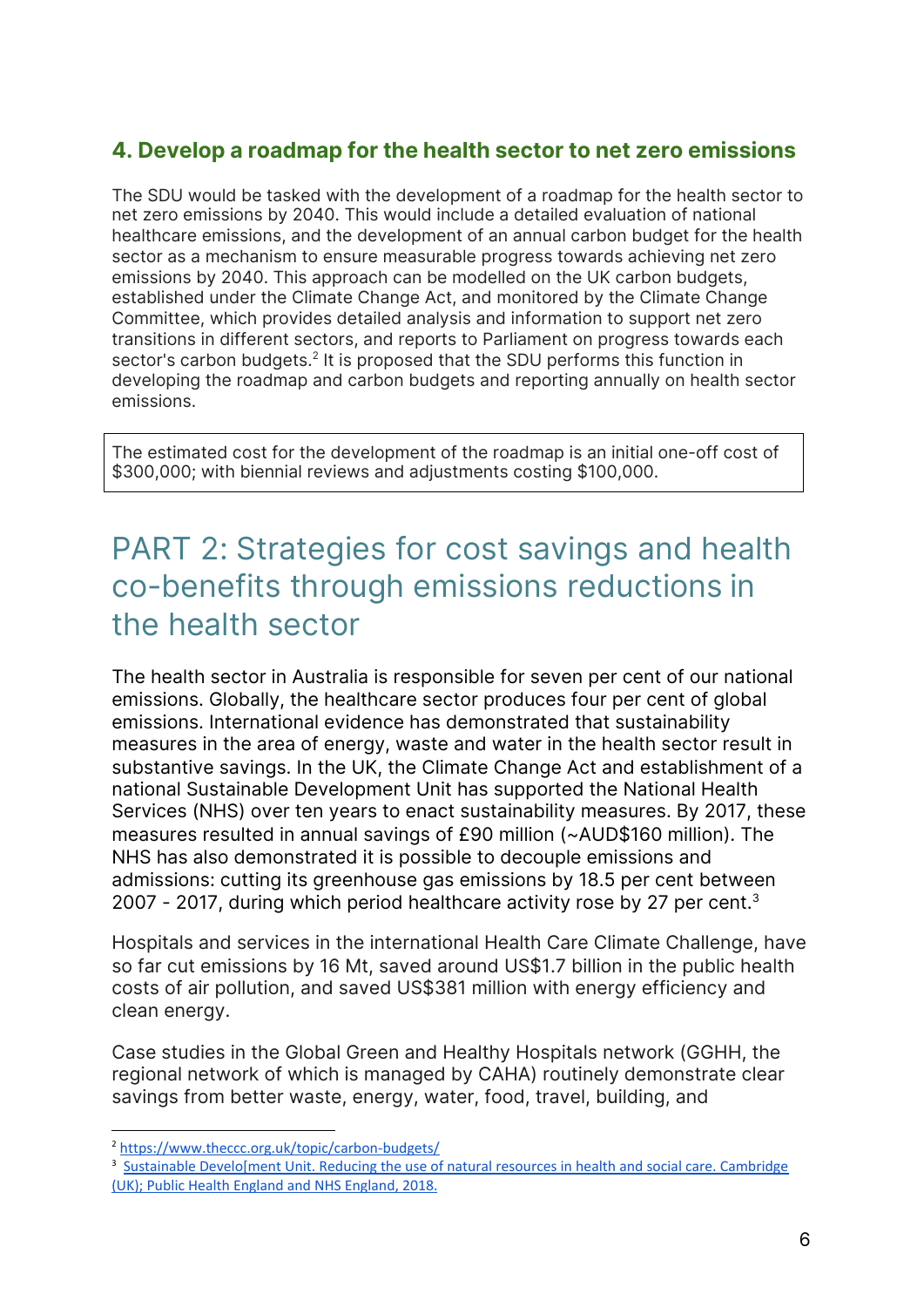pharmaceutical management. Examples of cost-savings<sup>4</sup> generated in the Australian GGHH network through transitioning to low carbon practices include:

- Royal Melbourne Hospital found that by switching off idle sterilizers reduced electricity use by 66 MWh and water use by 1 ML p.a. - saving 26% and 13% respectively, dropped emissions by 79 tCO2-e, and saved almost \$14,000 p.a.
- NSW hospitals and health services have saved around \$7.1 million in 2019 through better environmental performance, reducing electricity and gas consumption by nearly 47 million kWh
- Between 2017–18 to 2018–19, the South Western Sydney Local Health District reduced emissions per occupied bed-day (OBD) by 6% and 3% overall (Scope 1 and 2 emissions), saving about \$300,000 in annual power costs through efficiency measures, despite a 16% rise in electricity costs and a 4% OBD rise.
- Western Health in Melbourne has saved around \$32,500 and 140 tonnes of CO2e per year, by safely substituting desflurane and nitrous oxide – anaesthetic gases that are potent greenhouse gases;
- Mater Health Services Australia cut its fleet by 41 vehicles from 2010 to 2014, with nearly 8 in 10 vehicles now low-emissions, saving over \$500,000 in fuel, lease, insurance, and repairs and maintenance;
- Mater Health Services Australia also reduced A4 paper purchases by 32 per cent between 2010 and 2015, switching to recycled then carbon-neutral products, saving \$60,000 through procurement decreases.

Currently, there is no nationally coordinated policy to support healthcare service providers to implement low carbon, environmentally sustainable initiatives. The Australian and NZ network of the Global Green and Health Hospitals initiative has over 100 members across every state and territory, representing 1,700 individual hospitals and health services. It is coordinated by CAHA with the support of philanthropy. However, structural support in the form of budget allocations by the federal government to support the coordination and expansion of this network could vastly improve the capacity of health providers to lead the low carbon transition and bring about cost-benefits at a magnified scale, such as those realised by the UK's NHS.

## PART 3: Cost savings and health co-benefits through climate action

Climate change has already caused significant costs to Australia's economy. Some of the most obvious financial losses are in the areas of agriculture, productivity, and insurance costs due to climate-fuelled extreme weather

<sup>4</sup> Climate and Health Alliance. Advice to NSW Health Minister, 2020.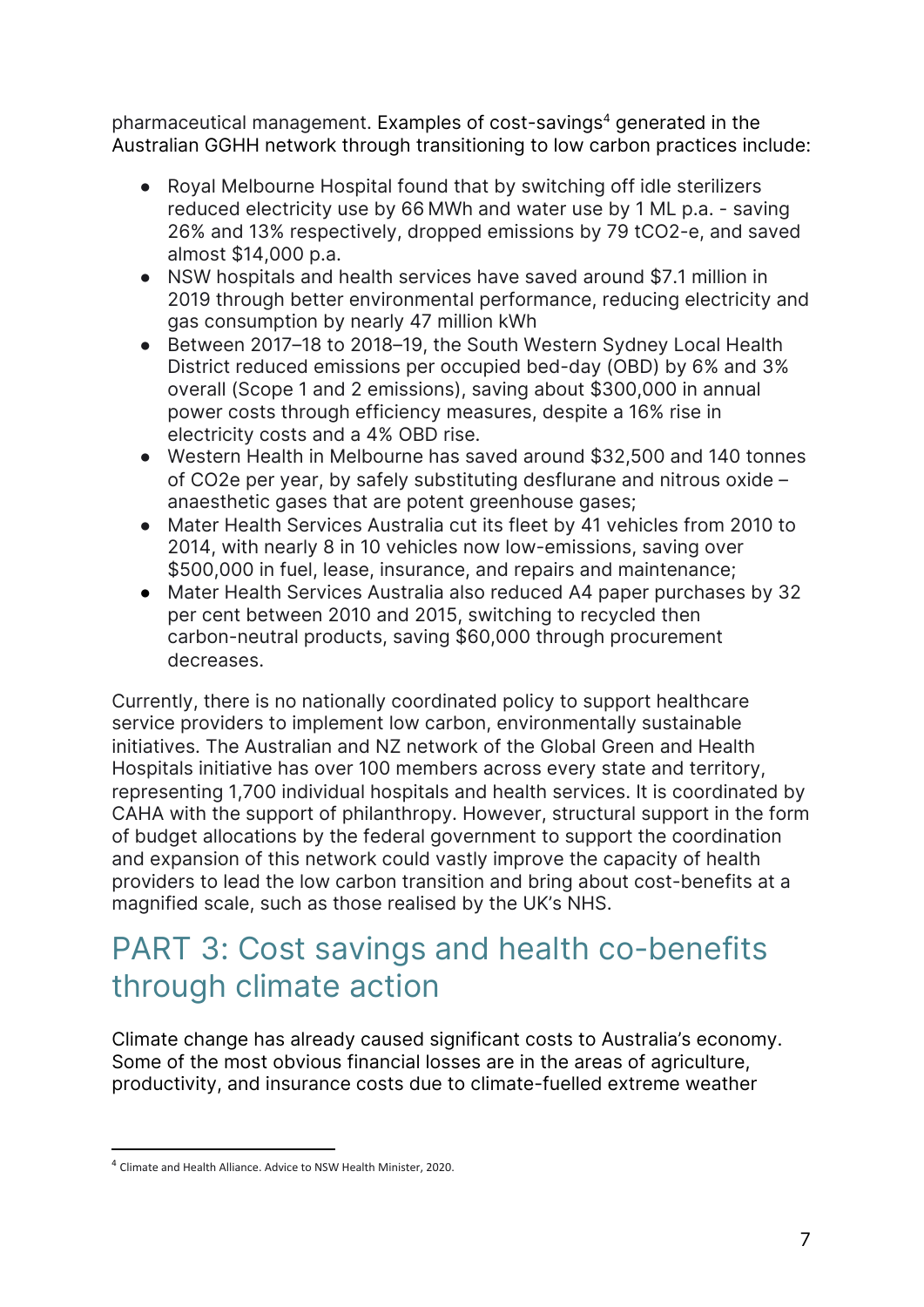events, such as droughts, floods and bushfires. These events also burden the health system, leading to additional costs in the health sector.

Analysis by the Climate Council calculates that previous severe droughts have reduced GDP by 1 per cent in the years they occurred. Given predictions by the BOM and CSIRO<sup>5</sup> for more frequent droughts, it is estimated that droughts will likely cause yearly losses of one percent of GDP. Joint modelling by the Climate Council and Melbourne University $6$  predicts cumulative damages to the economy from failing to reduce emissions in line with the Paris Agreement as AUS\$1.19 trillion dollars (\$611 billion from lost property values, \$211 billion due to agricultural and labour productivity losses, and \$368 billion losses in biodiversity and human health). This calculation is based on the assumption of a population increase to over 60 million by 2100. When the costs from extreme weather events, such as bushfires and floods are included, the cost accumulated damages rises to \$2.7 trillion dollars.

The flipside of this calculation is that by putting the right measures in place, the Australian government can accrue major cost savings. According to the modelling above, the cost of meeting Australia's targets under the Paris Accord by 2050 is \$122 billion, which is less than a twentieth the cost of the damages from climate change. 7

"The longer we wait to act both the larger the damages from climate change and the costs of emissions reduction will be.

IMF estimates of the annual taxpayer (government) subsidies to energy producers in Australia alone, at \$29 billion per year, would more than pay for the cost of emissions reduction." 8

Tom Kompas, Professor of Environmental Economics and Biosecurity, School of Ecosystem and Forest Sciences at the University of Melbourne.

<sup>5</sup> CSIRO and BoM (Commonwealth Scientific and Industrial Research Organisation and Bureau of Meteorology)) Climate Change in Australia – Technical Report, 2015.

<sup>&</sup>lt;sup>6</sup> Compound Costs: How climate change is damaging Australia's economy.Climate Council, 2019

<sup>7</sup> https://sustainable.unimelb.edu.au/news/what-are-the-full-economic-costs-to-australia-from-climate-change 8

https://sustainable.unimelb.edu.au/news/what-are-the-full-economic-costs-to-australia-from-climate-change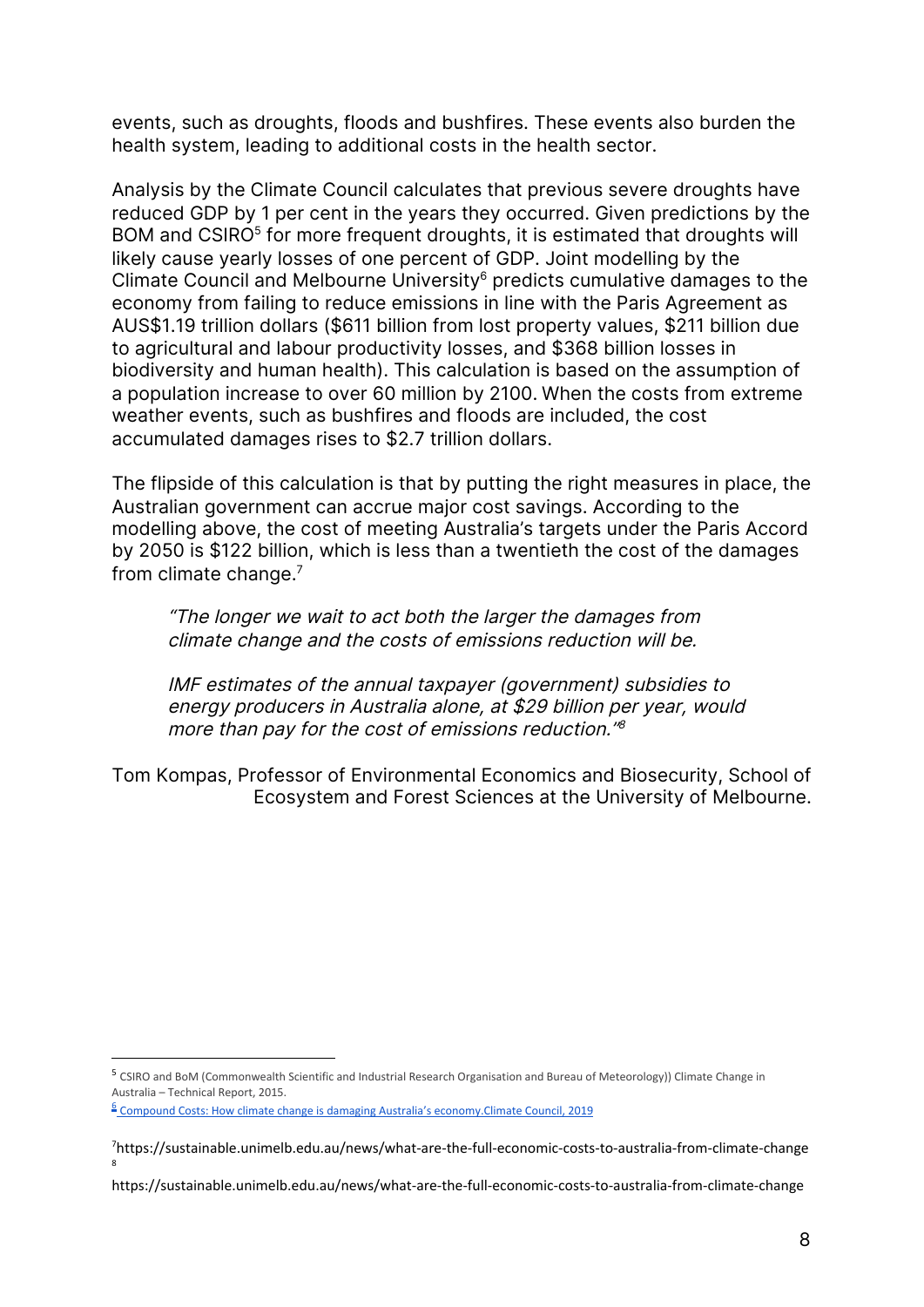## Appendix 1: Further policy recommendations that build on CAHA's Framework for a National Strategy on Climate, Health and Well-being for Australia

CAHA's Framework for a National Strategy on Climate, Health and Well-being outlines a comprehensive set of integrated climate and health measures that will deliver cost-savings and health co-benefits.

In this section, we outline concrete investment measures under eight key areas of policy action. We submitted these recommendations to the pre-budget consultation process in 2020.

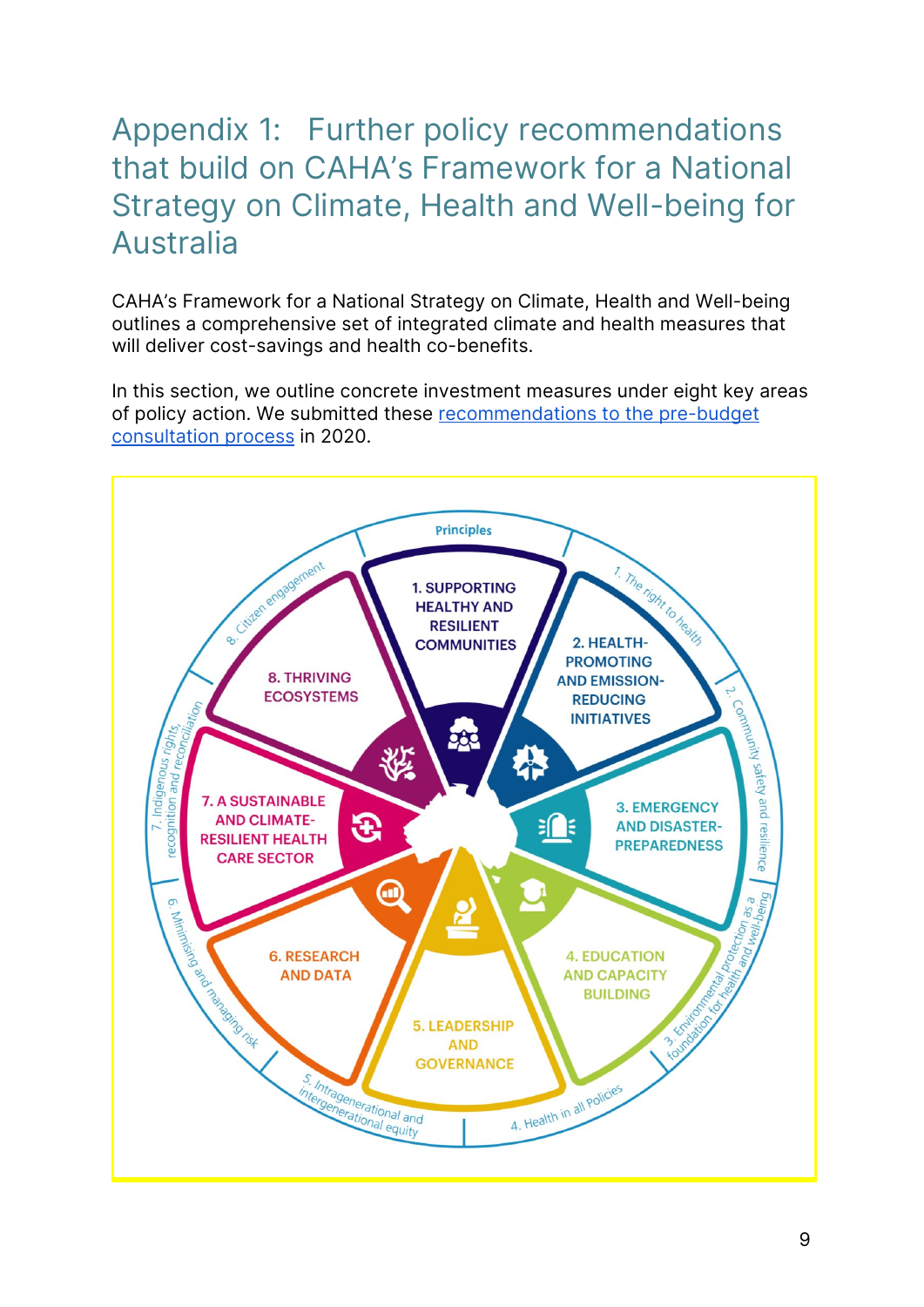Areas of Policy Action, from Climate and Health Alliance's Framework for <sup>a</sup> National Strategy on Climate, Health and Wellbeing for Australia, 2017, and Healthy, Regenerative and Just: Our Vision for <sup>a</sup> Better Future, 2020.

#### **1. Supporting healthy and resilient communities**

Enhancing the capacities of communities to anticipate their climate risks and reduce impacts on health and well-being in their communities. Supporting community resilience to avert future potential health and climate crises, including pandemics.

- a. Resource and support community-based health and social services organisations to develop their understanding of climate risks to service delivery and the population groups they serve, especially vulnerable groups.
- b. Increase funding for Aboriginal and Torres Strait Islander health and community services.
- c. Support the development of renewable energy infrastructure projects in rural, regional and remote communities in any construction-focused stimulus packages.
- d. Fund capacity building initiatives in culture, conservation and science, expanding Indigenous Ranger programs, and boosting First Nations-led businesses and participation in adaptation and resilience, including carbon farming.

#### **2. A sustainable and climate-resilient health care sector**

A low/zero carbon, environmentally sustainable, climate-resilient health sector which can effectively respond to the health impacts of climate change and unforeseen health emergencies, including new infectious diseases and/or pandemics.

- a. Establish a national agency to advise on sustainability initiatives in the health care sector, such as a national Sustainability Development Unit to provide guidance and capacity building to health care providers and government departments, and realise savings for health sector budgets.
- b. Introduce mandatory standards and obligations for health facility design, construction and ongoing management of both new and existing facilities, which prioritise environmental sustainable, low emissions design and operations.
- c. Establish national standards for sustainable procurement in healthcare, to guide purchasing and support the transition to a circular economy.
- d. Invest in development / expansion of the manufacturing industry for medical supplies, including PPE, with a focus on using / producing materials that can be safely sterilised and re-used where appropriate.
- e. Invest in our national vaccine research and production capacity and fund an Australian production facility.
- f. Further invest in telehealth and teleconferencing services to improve access to healthcare, and avoid travel for staff, clinicians and patients.
- g. Fund the installation of solar panels (with batteries) for all metropolitan as well as rural hospitals and health services.
- h. Provide grants to support energy efficiency improvements in hospitals and health services.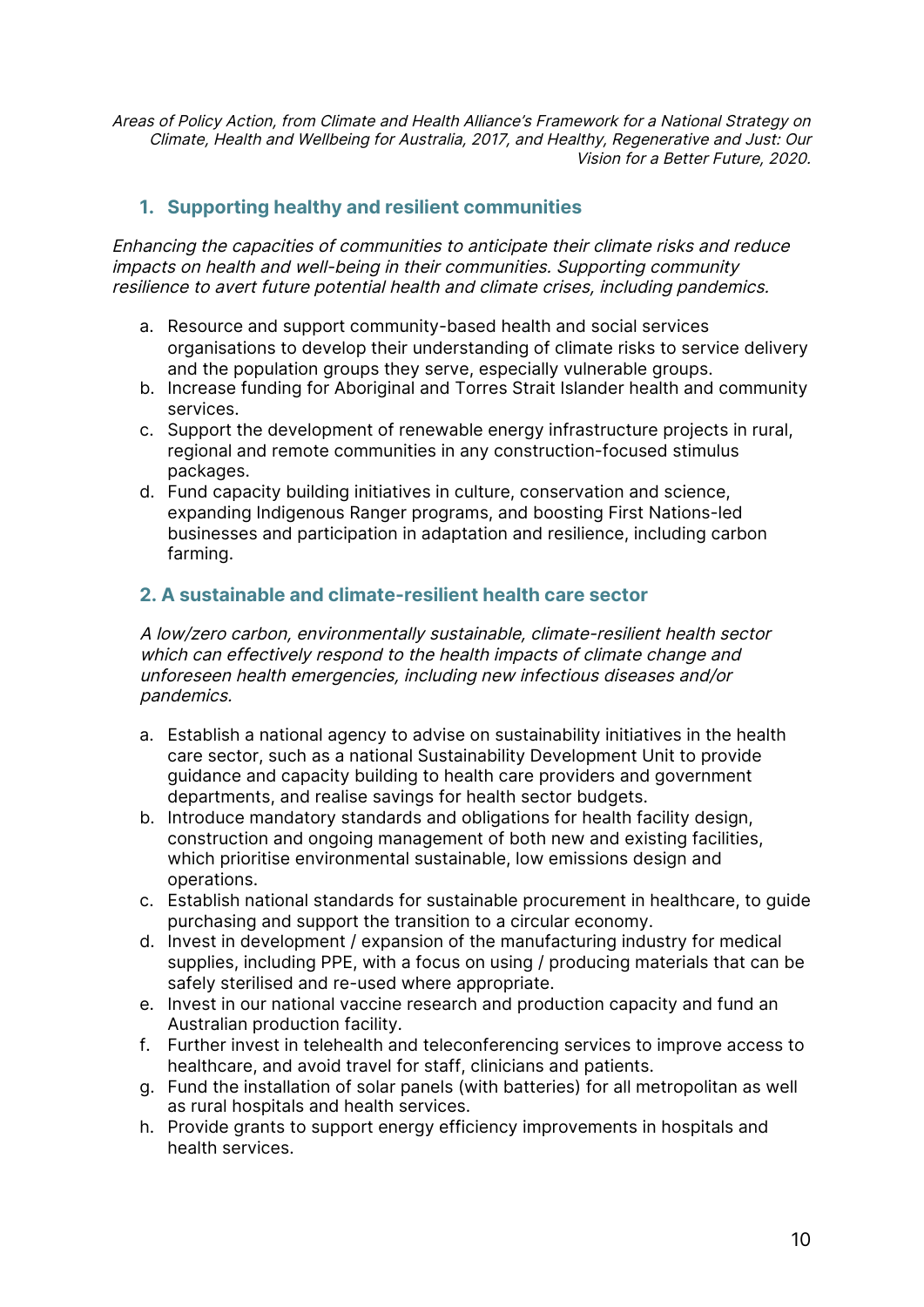- i. Provide grants for waste or energy audits for hospitals to inform waste and energy and water saving initiatives.
- j. Establish a national program to reduce the use of plastics in healthcare and significantly expand recycling efforts.

#### **3. Health-promoting and emission-reducing initiatives**

Measures that reduce the risks to people's health and well-being while simultaneously reducing greenhouse gas emissions and avoiding air pollution.

#### Energy efficiency

- a. Upgrade all publicly-owned buildings and operations so they are energy efficient.
- b. Invest in 'shovel-ready' energy storage projects, such as large-scale batteries.
- c. Remove barriers to grid connection for large-scale solar and wind energy generation.
- d. Accelerate the closure of coal-fired power stations to allow an expanded proportion of electricity to be provided by renewable energy.
- e. Support small businesses to invest in solar power and storage.
- f. Fast-track electricity transmission infrastructure for low cost, reliable renewable energy.
- g. Increase investment in sustainable industries by reallocating fossil fuel subsidies.

#### **Housing**

- h. Invest in new social housing infrastructure, and ensure it is thermally efficient, and climate resilient to reduce running costs and improve health
- i. Install solar panels on all new housing and all public / social housing
- j. Ensure all existing social and affordable housing is "climate ready", to limit heat and cold stress for those unable to access or afford heating and cooling systems.
- k. Provide solar grants for community housing organisations to support access to a more affordable power supply.
- l. Invest in programs to weatherproof and energy retro-fit residential buildings
- m. Upgrade infrastructure to be safe during extreme heat events, including equipping public housing with adequate cooling infrastructure and building heat refuges. 9
- n. Amend the National Construction Code to incorporate health protection and climate resilience measures to withstand temperature extremes and natural disasters.

**Transport** 

<sup>9</sup> https://www.sciencedirect.com/science/article/abs/pii/S221209551830124X?via%3Dihub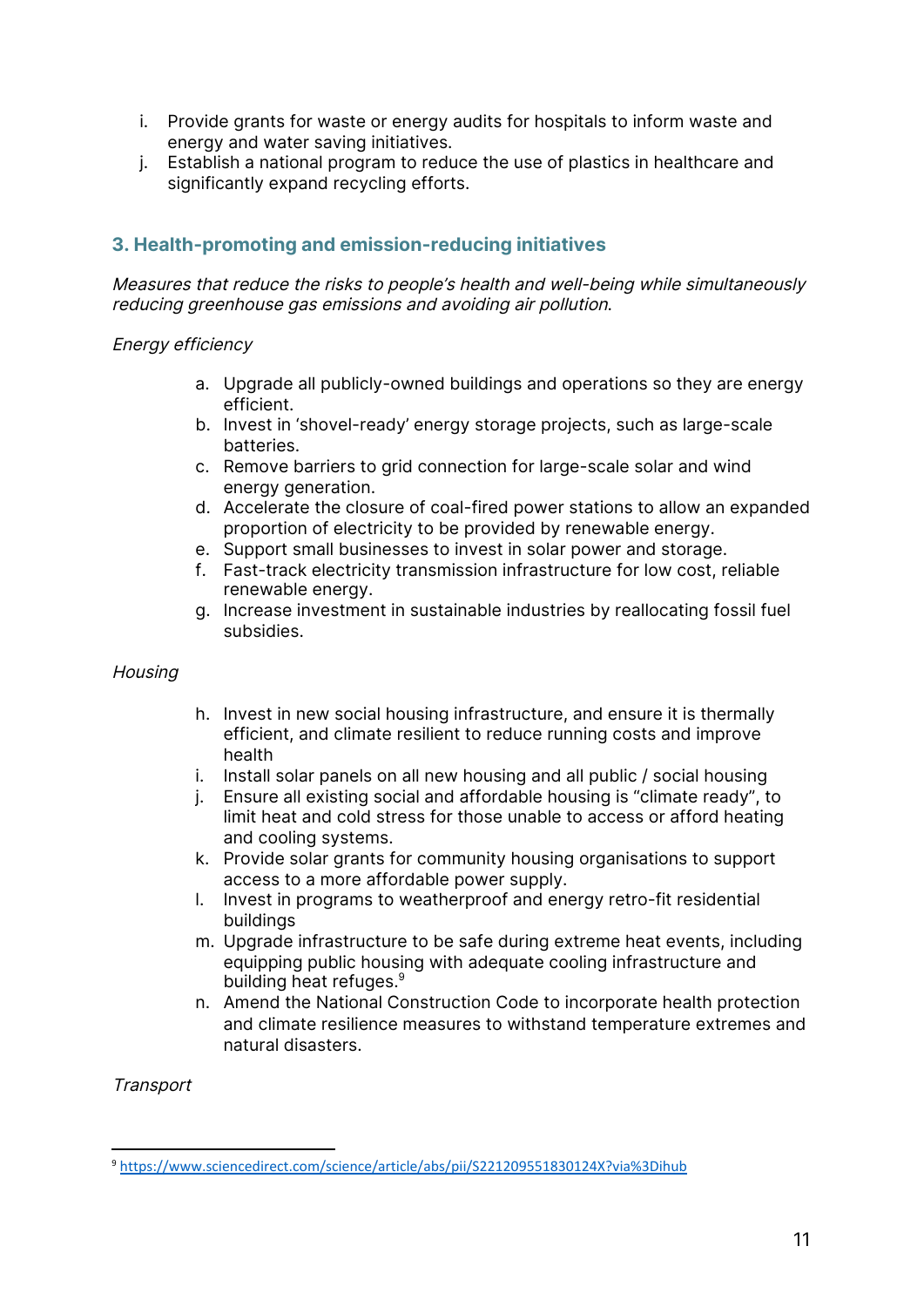- o. Expand electric, public and active transport manufacturing and infrastructure, including charging stations for electric vehicles.
- p. Replace federal government car fleets with electric vehicles.
- q. Provide funding for local and state governments to invest in pedestrian and cycling infrastructure.

#### **4. Emergency and disaster-preparedness**

Supporting the identification of vulnerable populations and gaps in infrastructure in order to adequately prepare for the impacts of climate change and compound crises, such as future health threats.

- a. Expand investment in early warning systems to identify climate-related threats to health, such as extreme weather events, to enable rapid response to mitigate the impacts on Australian communities.
- b. Increase support for disaster preparedness and emergency services to respond to climate related hazards and disasters, to avoid catastrophes.
- c. Expand investment in climate and health vulnerability mapping programs to identify and map vulnerable populations and infrastructure to inform climate adaptation strategies and emergency response plans.
- d. Support the establishment of integrated climate and pandemic preparedness plans across national and state/territory and local government.
- e. Support the establishment of locally led disaster recovery initiatives to build capacity and support the agency of affected people and communities.
- f. Fund urban planning measures for heat abatement (tree planting, storm-water gardens, etc).
- g. Support development and roll out of Indigenous fire management and natural resource management programs, creating employment opportunities for Aboriginal and Torres Strait Islander people to advise local and state fire authorities (particularly those in rural and regional and remote areas).

#### **5. Education and capacity building**

Educating and raising awareness of the health impacts of climate change within the health workforce, and the wider Australian community so they can adopt health-protective adaptation behaviours and realise the health benefits of reducing emissions. Equipping health professionals and the community with knowledge and tools to prepare for potential concurrent climate and health emergencies.

- a. Develop a national educational campaign to inform communities about the health risks of climate change, health-protective adaptation strategies, and the health benefits of reducing emissions and transitioning to a low-carbon future. This should include a focus on people and groups who are specifically vulnerable to climate change, such as those with chronic illnesses, those sensitive to heat and poor air quality, those that are being displaced, and Aboriginal and Torres Strait Islander people, whose connection to the country is integral to health and wellbeing. Ensure these programs are accessible to migrant and refugee communities, and available in multiple languages and formats to ensure accessibility for all.
- b. Support the establishment of a national education and training framework to support health professionals in recognising, preparing for and responding to the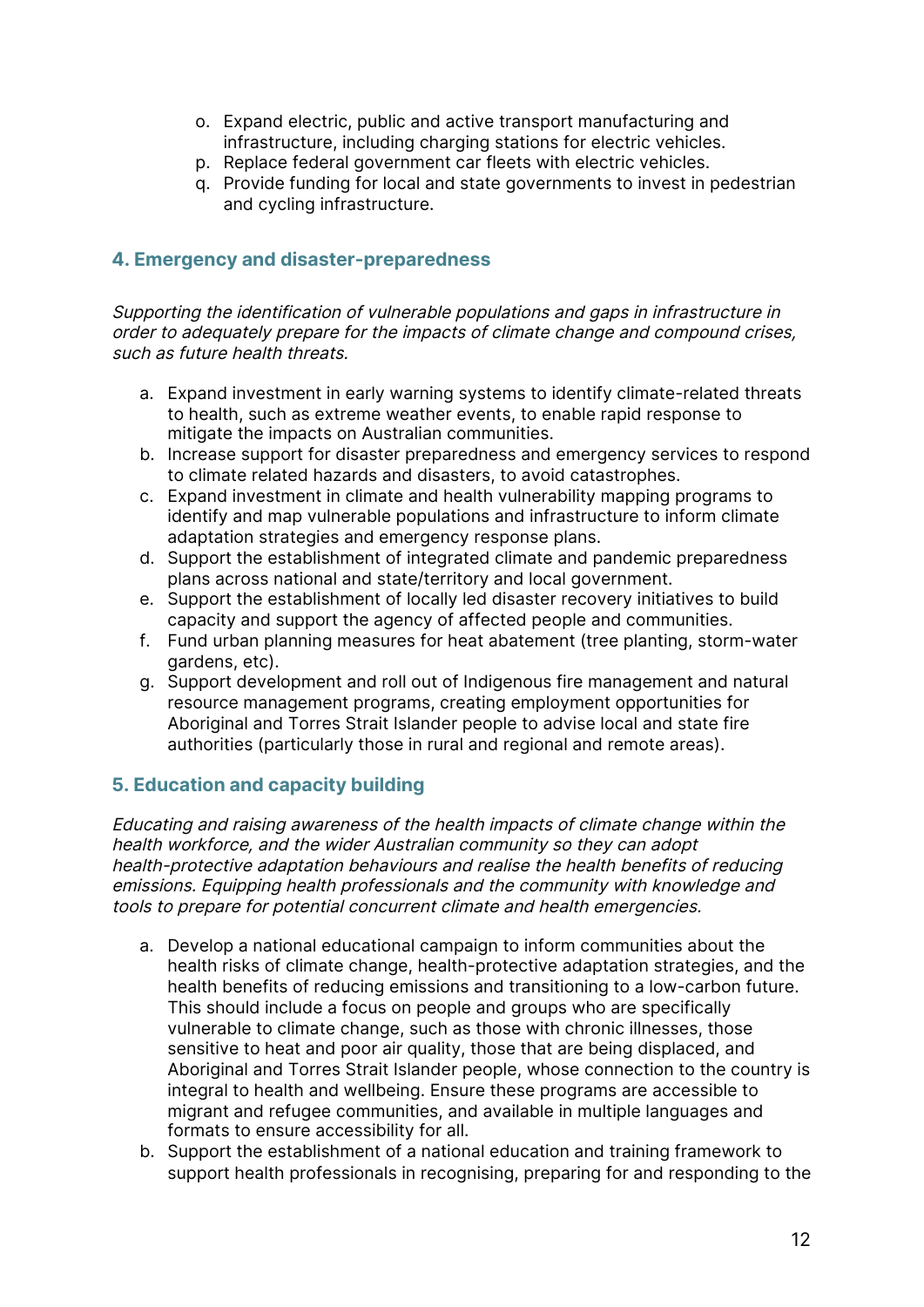health impacts of climate change - to guide undergraduate and postgraduate curricula and continuing professional development.

- c. Promote low emissions and healthy dietary habits and reduction of food waste by funding research, education, and behaviour change programs to support this.
- d. Develop a national certification and labelling scheme for products to communicate embodied carbon and to guide consumer behaviour towards low carbon choices.

#### **6. Leadership and governance**

Establishing effective governance arrangements for implementing climate change and health initiatives at the national level.

- a. Establish or nominate a National Agency (liaising with and supported by the Department of Health) to advise on climate change and environmental health risks, with responsibility for evaluating and monitoring of outcomes and effectiveness of programs and initiatives already in effect and those proposed in this submission.
- b. Establish a national Ministerial Forum on Health and Climate Change to facilitate cooperation and leadership across multiple portfolios and at all levels of government on climate and health policy and programs.
- c. Establish a strong national framework for sustainable consumption and production that is integrated into national and sectoral plans, encourages sustainable business practices and consumer behaviour, and ensures adherence to international norms in relation to management of hazardous chemicals and wastes.

#### **7. Research and data**

Supporting Australia's health and climate research capacity to evaluate specific health threats, priority needs and to monitor trends and opportunities for maximising multi-sector benefit.

- a. Establish a world class climate and health research capacity that enables evaluation of priority needs and effective responses to Australia's specific health threats.
- b. Conduct a national assessment of climate and health vulnerability and impacts to guide program development and support adaptation and mitigation actions.
- c. Establish national health surveillance systems to ensure climate change and environmental health threats are identified and appropriate responses developed, thereby ensuring the best possible physical and social health and well-being of the community, including through:
	- Establish a national environmental health surveillance system which includes climate-related indicators.
	- Provide continued investment in and support for the National Notifiable Diseases Surveillance Network, including a strong focus on disease outbreaks which may increase in frequency and severity as a result of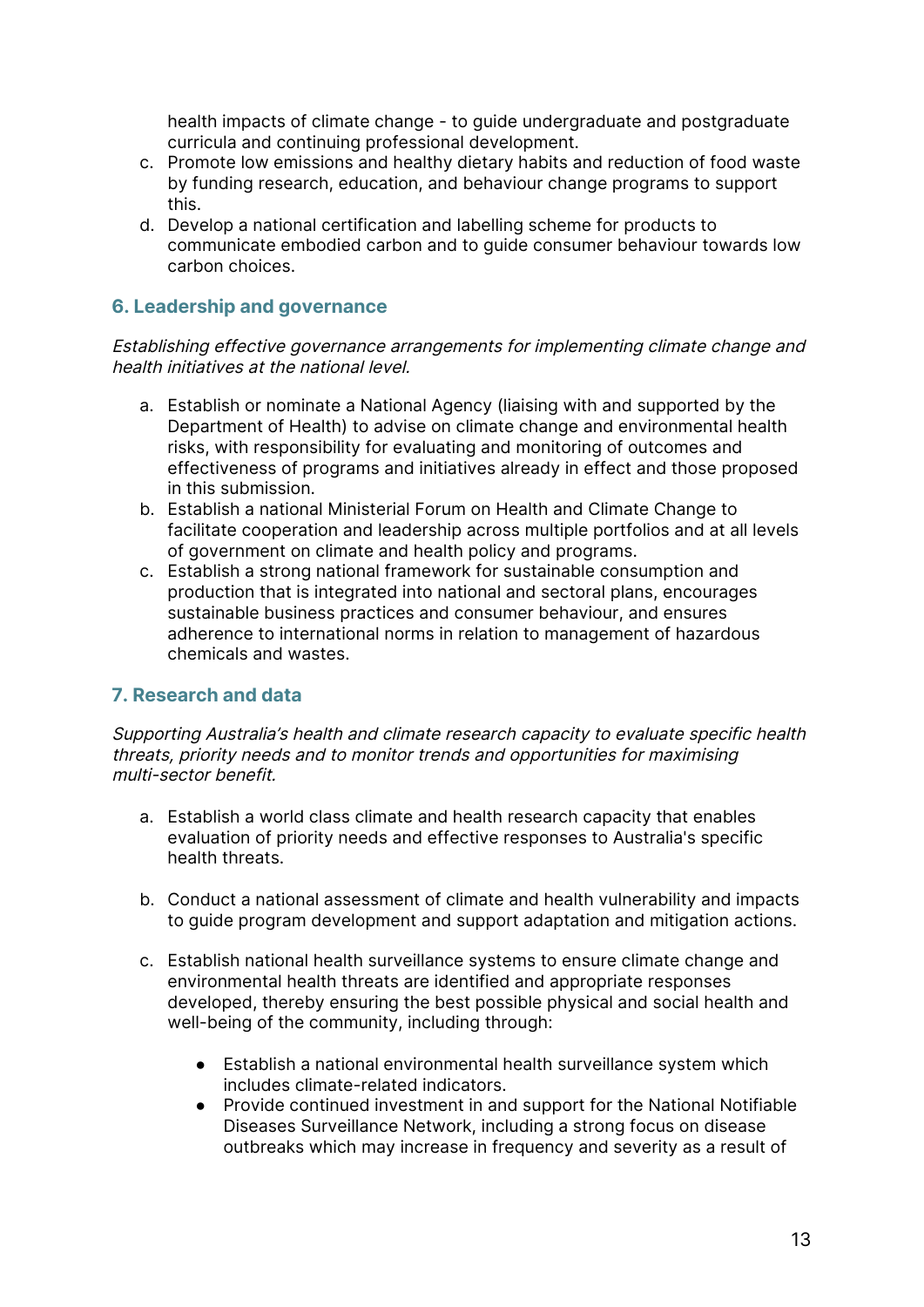climate change (for example vector and zoonotic borne disease outbreaks, such as SARS-COV-2)

d. Conduct assessment of health-related economic benefits (i.e. co-benefits) to be gained from pro-health climate change mitigation and adaptation strategies that result from building community resilience, improved air quality, active transport options, and other co-benefits associated with emissions reductions. This would enable the government to be able to justify this small initial investment by demonstrating the cost savings that would result.

#### **8. Thriving ecosystems**

Restoring and safeguarding Australia's ecosystems, recognising that intact ecosystems are the fundamental base of human health and livelihoods.

- a. Expand conservation programs to preserve natural environments, including wilderness areas and national parks. Invest in the following job-intensive initiatives to: <sup>10</sup>
	- encourage utilization and protection of national parks and wilderness areas, recognising their role in healthy human development and long term health and wellbeing, as well as provide profound mental and physical health benefits;
	- enhance and maintain national park infrastructure and tracks, and support ongoing park management (fire, weeds, feral animals) - coupled with programs to build skills and capacity among long term unemployed and disadvantaged young people;
	- support bushfire recovery and resilience activities, including infrastructure repairs and habitat restoration;
	- expand river and wetland restoration, including fencing, revegetation and erosion control;
	- increase tree planting and habitat restoration in metropolitan, suburban, peri-urban and rural areas;
	- fund Indigenous ranger programs to create jobs for Aboriginal and Torres Strait Islander people and enhance environmental management and biodiversity conservation;
	- support coastal habitat restoration and monitoring, in partnership with local communities and the fishing industry; and
	- expand plastics and marine debris clean up, including research to inform future policy decisions.
- b. Expand initiatives to promote a sustainable food production system that recognises the risks of climate change and environmental limits, including:.
	- Provide incentives for farmers to invest in low emission technologies, soil conservation, and regenerative agriculture practices;
	- Invest in sustainable water strategies and water infrastructure to support food production in a warming climate.

 $10$  These initiatives were developed by a collation of conservation groups and the National Farmers' Association and submitted to the Prime Minister. Details on estimated numbers of job creations can be found here. https://www.rainforestrescue.org.au/wp-content/uploads/2020/04/prime-minister-re-economic-stimulus-in-conserv ation-and-land-managementatt-20-apr-2020.pdf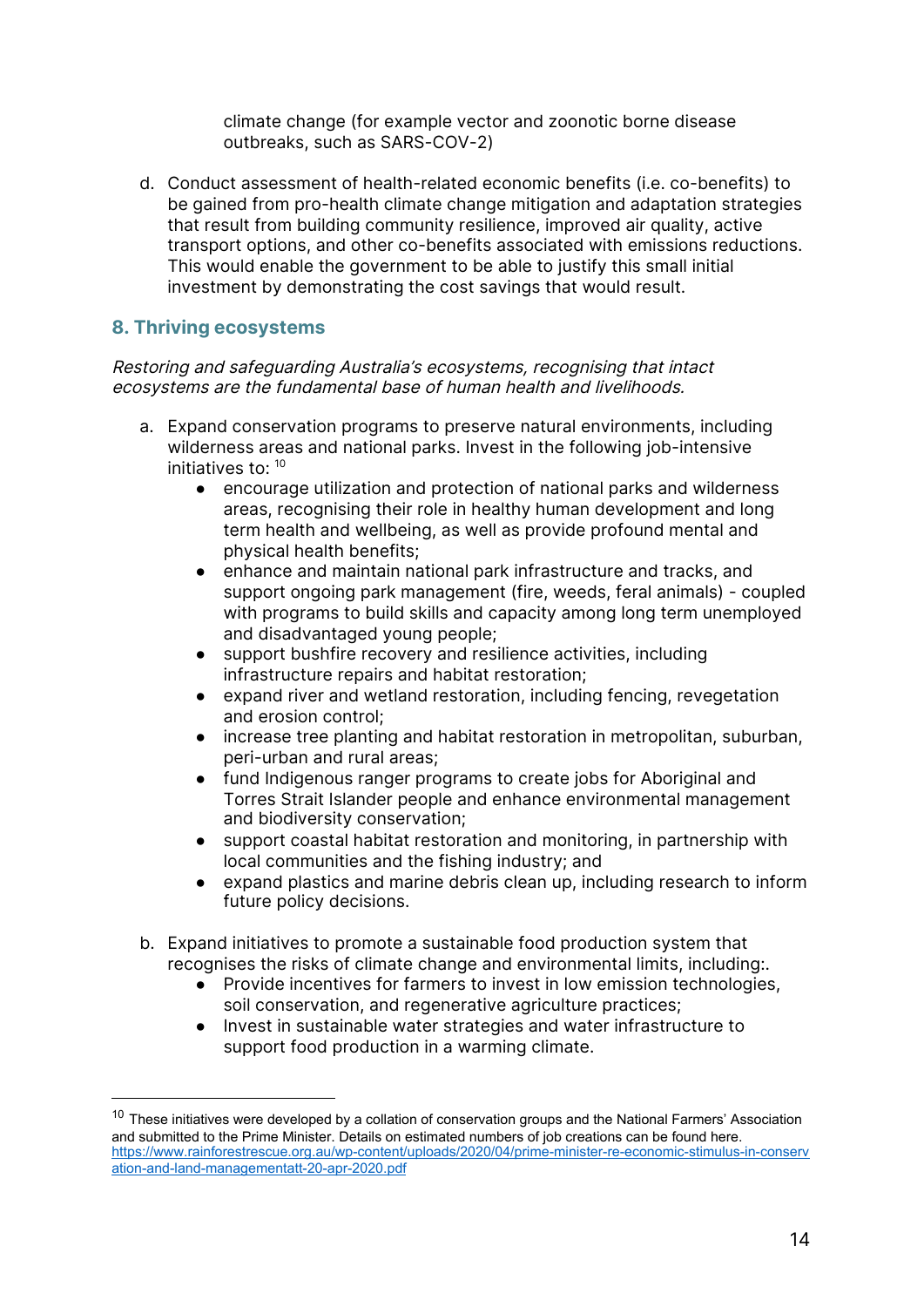- c. Provide support for state, territory and local government programs to protect and restore biodiversity as a planning priority in urban areas recognising that the loss of green spaces in urban areas contributes to increased emissions, poorer air quality, and the urban heat island effect.
- d. Support development and roll out of Indigenous fire management and natural resource management programs, creating employment opportunities for First Nations people to advise local and state fire authorities (particularly those in rural and regional and remote areas).
- e. Establish a National Environmental Protection Fund to support biodiversity and ecosystem protection and long-term nature conservation.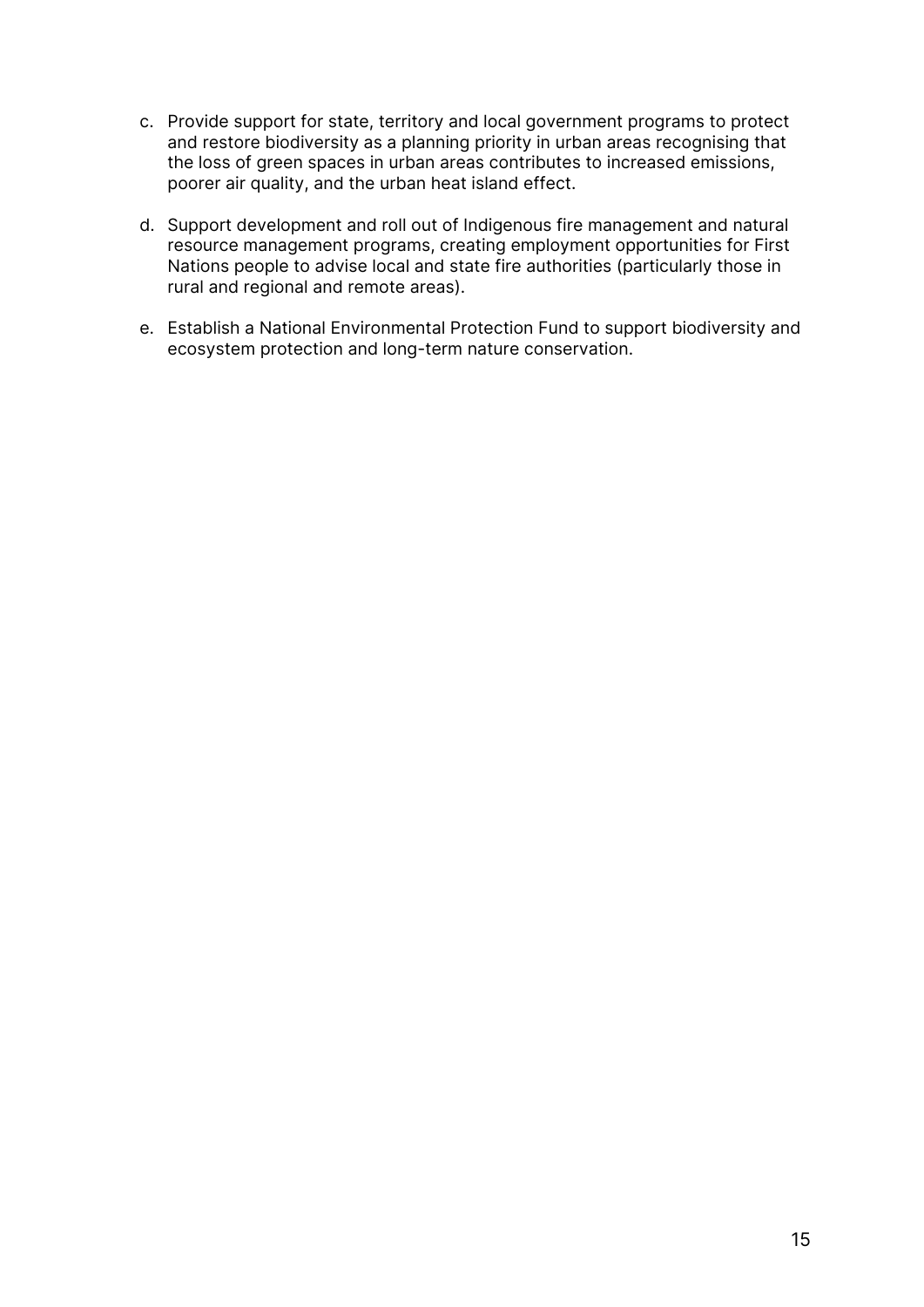### **APPENDIX 2**

#### **Climate and Health Alliance Board**

Dr Rebecca Patrick, President Amanda Adrian, Vice-President, Ms Kim Daire, Treasurer, Finance Committee Chair (on maternity leave) Dr Joanne Walker, Secretary, Research and Policy Committee Chair Mr Michael Wheelahan, Acting Treasurer, Governance and Finance Committee Dr Ingrid Johnston, Research and Policy Committee Mr David Zerman, Independent Director, Fundraising Committee Ms Fiona Armstrong, Executive Director, All Committees Dr Lucie Rychetnik, Research and Policy Committee Dr Frances Peart, Governance Committee Chair

#### **Expert Advisory Committee**

Assoc Professor Grant Blashki, Nossal Institute for Global Health Assoc Professor Kathryn Bowen, Fenner School of Environment & Society, Australian National University Professor Colin Butler, Visiting Fellow, Australian National University Professor Tony Capon, Professor of Planetary Health, University of Sydney Dr Susie Burke, Senior Psychologist, Australian Psychological Society Professor Garry Egger, School of Health & Human Sciences, Southern Cross University Professor Sharon Friel, Menzies Centre for Health Governance, Australian National University. Dr Liz Hanna, Honorary Senior Fellow, Climate Change Institute, Australian National University Professor David Karoly, Leader, Earth Systems and Climate Change Hub National Environmental Science Program, CSIRO Professor Stephan Lewandowsky, School of Psychology, University of Western Australia Dr Peter Tait, Convenor, Ecology and Environment Special Interest Group, Public Health Association

Professor John Wiseman, Melbourne Sustainable Societies Institute

#### **CAHA Member Organisations**

Abilita

Australian Association of Gerontology (AAG) Australian Association of Social Workers (AASW) Australian College of Nursing (ACN) Australian Council of Social Service (ACOSS) Australasian Epidemiological Association (AEA) Australian Healthcare and Hospitals Association (AHHA) Australian Health Promotion Association (AHPA) Australian Indigenous Doctors' Association (AIDA) Australian Institute of Health Innovation (AIHI) Australian Women's Health Network (AWHN) Australian Medical Students' Association (AMSA) Australian Nursing and Midwifery Federation (ANMF) Australian, New Zealand and Asian Creative Arts Therapies Association (ANZACATA) Australian Primary Health Care Nurses Association (APNA) Australian Psychological Society (APS) Central Australia Rural Practitioners Association (CARPA) Children's Healthcare Australasia Codesain **CoHealth** ConNetica Consulting Consumers Health Forum of Australia (CHF)